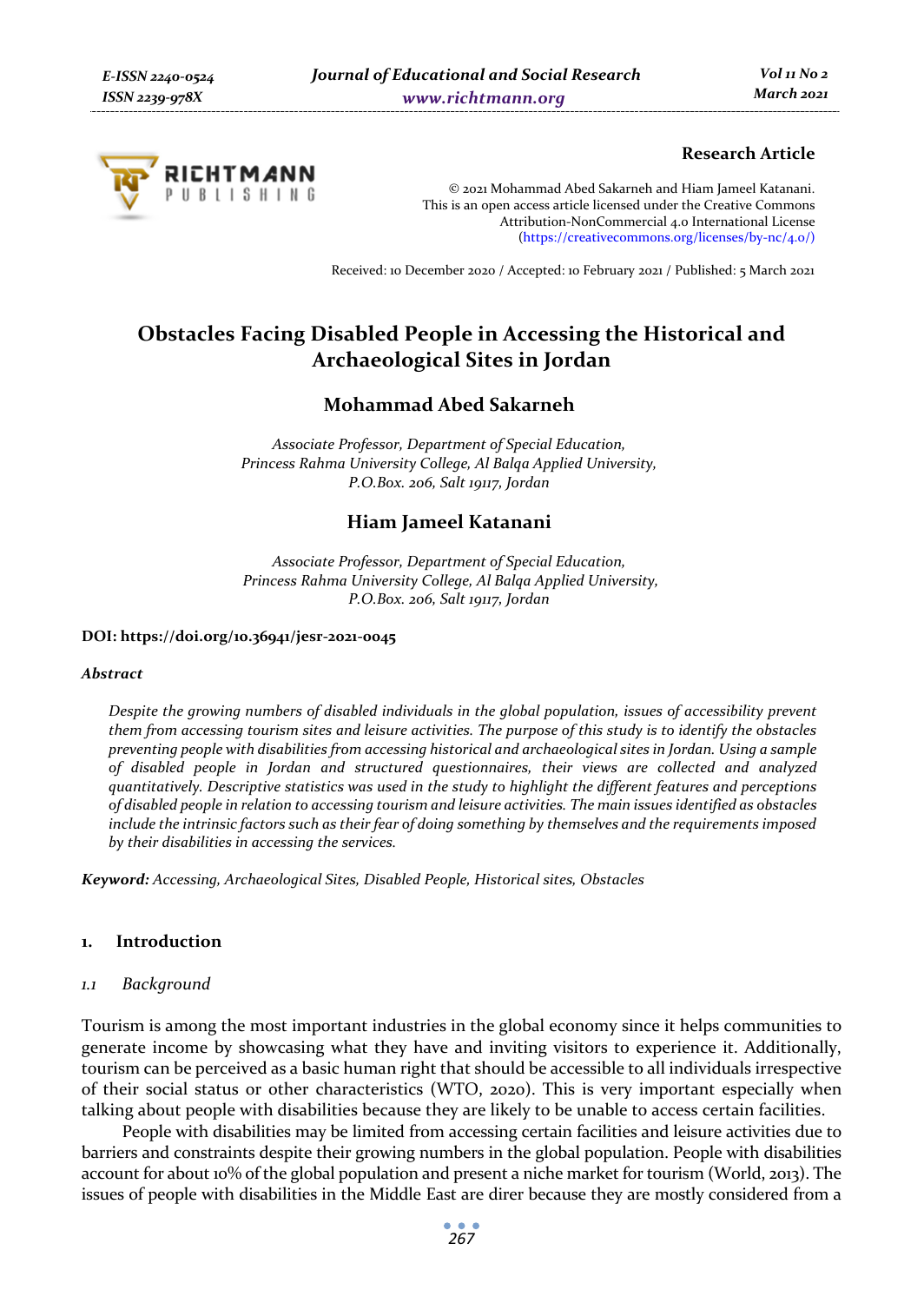charity and medical approach very narrowly. Inclusivity for people with disabilities in all aspects of life is essential. In Jordan, disability prevalence is estimated at about 11% to 15%. For people over 65 years, the disability prevalence is 13.9% despite the group accounting for 6% of the population (Thompson, 2018).

## *1.2 The Value of Accessible Tourism*

Tourists with disabilities present a niche market globally worth over \$120 billion. However, as indicated in Allan (2013), the attention directed to this market in Jordan has been inadequate. The country is a party to the UN Convention on the rights of people with disabilities, which seeks to enhance the quality of life for people with different disabilities (Allan, 2014). Allowing these people access to tourism activities and destinations would be a key element of their rights (European Commission, 2015; Higher Council for the Rights of Persons with Disabilities, 2017; Sakarneh, 2014).

## *1.3 Problem Statement*

Despite the measures for promoting accessible tourism, the involvement of people with disabilities in tourism activities in Jordan has been heavily limited. This study seeks to address the issue by assessing the factors that hinder these individuals from participating in tourism.

## *1.4 Research Questions*

The main issue that the research seeks to address is "*What are the obstacles facing disabled people seeking to access historical and archaeological sites in Jordan?*"

The main research question will be addressed alongside other sub-questions as identified below: Q1. Which physical aspects of the historical and archaeological sites act as obstacles to access for disabled people?

Q2. Which intrinsic or attitudinal factors act as obstacles to access?

## **2. Literature Review**

## *2.1 Accessible Tourism*

Tourism for people with disabilities generally referred to as accessible tourism refers to tourism that is accessible to all people irrespective of whether or not they have physical or other disabilities. It involves inclusive tourism that is accessible to individuals who may have cognitive, mobility, hearing, sight, or even intellectual disabilities. It involves making efforts to cater for the needs of a wide range of consumers by removing institutional or attitudinal obstacles. The delivery of universal tourism products is critical as an aspect that enables such individuals to function independently and enjoy the attractions on offer in a destination.

## *2.2 The Market for Travelers with Disability*

The WHO indicates that about 15% of the global population (1 billion people) lives with different disabilities. These individuals have civil rights and expect to be treated with dignity and equality. We have a social responsibility to ensure that people with disabilities have access to an obstacles free environment.

People with different types of disabilities present a growing business opportunity. The practice is gaining momentum across countries due to its relevance as a human rights issue and its contribution to economies (Das & Rudra, 2015). The strategies adopted and how tourism is organized results in disabled tourists being excluded from many locations and leisure activities. The need for these individuals to feel included and to have their interests considered in the design and operation of tourist attraction sites is a major factor contributing to the trend towards their increased adoption.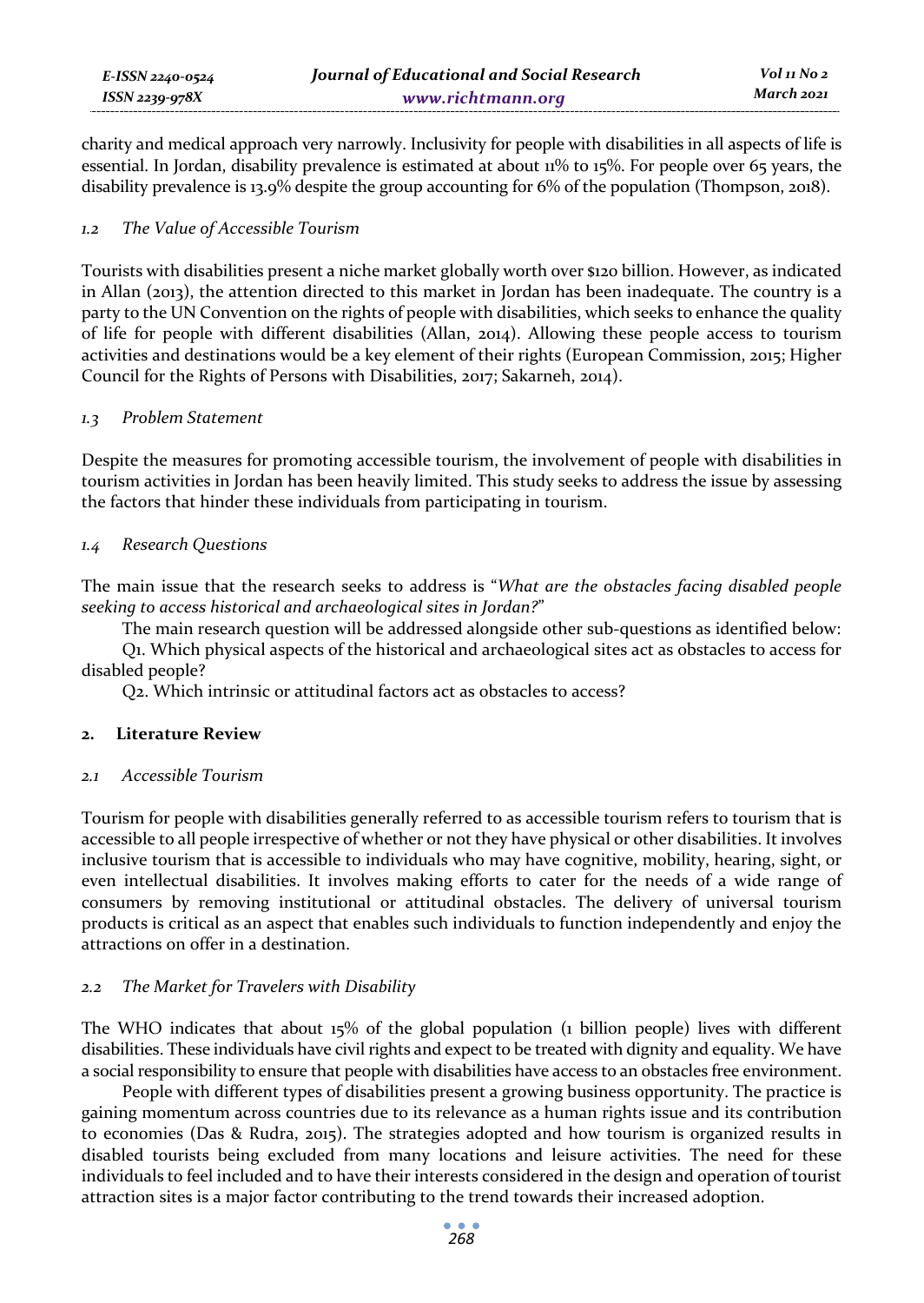#### *2.3 Inhibiting Factors*

Accessible tourism in many countries has not been achieved owing to a number of factors that have been identified in the research. Empirical studies such as Bahulis (2011) have sought to identify the factors that limit access to tourist destinations for people with disabilities. These included inadequate social construct, lack of medical interventions, a poor environment, negative attitudes, and lack of government support. In the study, which involved interviews with paraplegic individuals, lack of physical accessibility was a key obstacle.

In a review by Das and Rudra (2015), the key elements in motivating people with disabilities to participate in tourism activities were identified. They were categorized into 3 groups: physical accessibility; accessibility information and presentation of the same in effective locations (Tecău et al, 2019). Destination facilities such as restaurants, museums, and cultural heritage sites require features that make them accessible such as ramps for wheelchairs and effectively designed paths. Proper and accurate information about the accessibility features is also necessary for helping tourists and their families with the planning.

While accessibility features are important, information about the features and how they are organized to respond to customer needs is necessary. This helps the tourists in making informed decisions as well as effective planning of their trips. Facilities may be accessible, but if they fail to provide reliable and sufficient information, they may not seem attractive to prospective disabled visitors. Richness of information that is inclusive and detailed is a major factor that is considered in helping visitors to plan a holistic travel experience. The third element is how the accessibility information about tourist destinations is presented in an accessible manner. This may include having screen readers, braille displays, voice recognition and alternative input devices. This requires the design of flexible websites that can be used by the different assistive technologies to make it fully accessible (Yau, McKercher, & Packer, 2013).

#### *2.4 Accessible Tourism and the Long Tail Theory*

The high level of competition in the global economy and increased accessibility to information coupled with technological advancements has significantly changed business models. One of the major changes in the business and management environment is the increased focus on the 80% of products and market that are not very popular. Instead of focusing on the most popular 20% of products at the expense of the remaining ones, companies also invest in developing products to address the needs of the remaining 80% through enhanced customization (Wu & Cheng, 2008).

Another key principle of the long tail theory is that no single product can address the needs of all consumers. This means while the average consumer may be satisfied with one kind of a package, not all needs will be met using it. The disabled individuals have a right to enjoy travel and leisure activities. They require the right accessibility strategies and options for enabling them to enjoy the experiences (Wu & Cheng, 2008).

#### *2.5 Accessible Tourism in Different Countries*

Different countries in Europe have implemented accessibility schemes in line with the legislation in place. For example, an accessibility scheme was initiated in Denmark in 2004. It involves the provision of information in four languages. Organizations register and have the opportunity to be accessibility labeled. The program, Access Denmark, features the schemes of  $7$  different types of disabilities. It is not only an information site, but also functions as a marketing tool for destinations. This aspect has been improved with the introduction of specific legislation preventing facilities and operators from discriminating against people on the basis of their disabilities (Pedersen, Andersen & Jorgensen, 2016).

In the UK, accessible tourism is addressed through the Disability Discrimination Act of 1995. It provided a platform where improvements in accessibility for tourist attraction sites could be enforced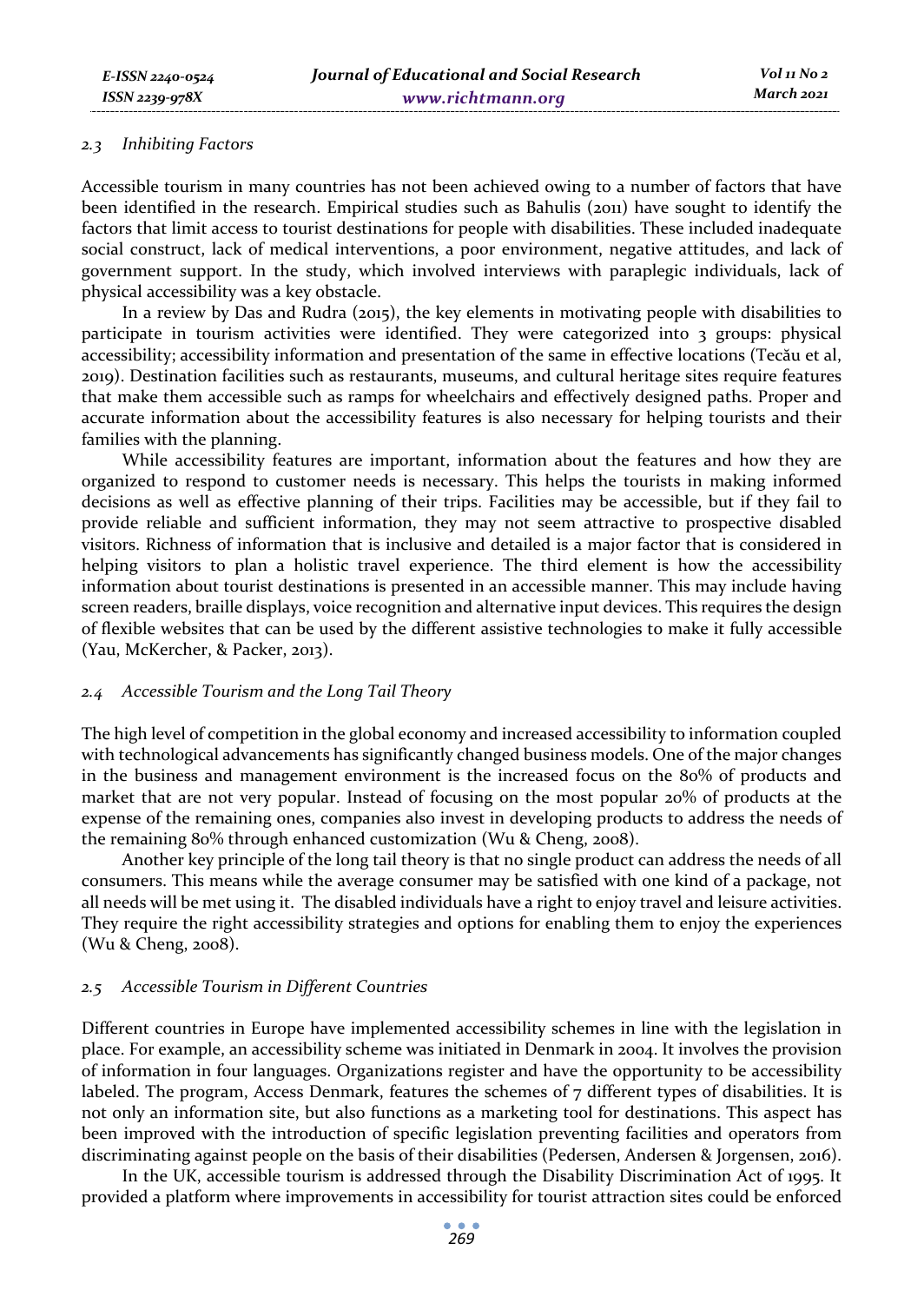by law. As cited in Shaw and Coles (2004), the tourism council of England engaged in efforts to explain the economic benefits of a tourism approach that addresses the needs of all people.

#### *2.6 The Case of Jordan*

Empirical studies have been conducted in Jordan to assess the practice of accessible tourism. In a quantitative study by Allan (2014), a sample of tourists with disabilities was engaged. The aim was to identify the factors that acted as motivations for tourists with disabilities. The results indicated that the most important motivators for tourists were relaxation, the escape factor, and enjoyment. The results indicated that the main extrinsic factors involved externalization of the intrinsic motivations. They concluded that there is a high congruence with the values that are important to the tourism experience. The results of Allan (2004) also indicate that the experience may be more adverse for tourists with disabilities because of negative attitudes and inaccessibility to some activities. The most significant barriers were intrinsic as opposed to extrinsic.

Allan (2013) found that the key motivators for disabled tourists in Jordan were to gain a sense of freedom and for enjoyment of interest. The study also indicated that cultural and historical attractions were the most relevant as motivators of the tourism activities.

Jordan is home to many historical sites and monuments. The country has invested heavily in restoring the sites and making them attractive to visitors. The historical sites in Jordan attract millions of visitors annually who are interested in learning the cultural heritage of the country (Alsarayreh, 2019; Sakarneh, Paterson & Minichiello 2016) Some of the strategies adopted in making tourism and historical sites more accessible include the adoption of electronic tourism. Bazazo & Alananzeh (2016) presented a research study where the adoption of electronic tourism and assistive technologies was evaluated. They found significant weaknesses in the assistive technologies adopted for helping disabled tourists.

According to a 2017 report by global accessibility news, archaeological sites were found to be inaccessible to people with disabilities in Jordan. People with disabilities felt that they were being denied access to these sites due to the lack of facilitation. Some of the main issues with the sites include the absence of wheelchair ramps and lack of other health utilities. Transportation challenges in the archaeological sites and not having adequately trained people to deal with the disabled tourists is another major issue (GAN, 2017). People with disabilities need a lot of help from other individuals in order to effectively navigate and visit the archaeological sites, which hampers them significantly.

#### *2.7 Research Gap*

The main gap identified in the research regarding the issue of accessible tourism in Jordan is that there is limited information on the factors that influence disabled people and limit them from accessing tourist sites. There is a need for further research on the factors and issues that act as obstacles for disabled people in Jordan and prevent them from accessing tourist sites.

#### **3. Research Methodology**

The focus of the study is to evaluate factors that influence disabled people and their access to historical sites. It sought to identify the intrinsic factors and physical obstacles that have a potential impact on how disabled individuals can access historical sites in Jordan. It seeks to build on knowledge that has been acquired in prior studies. As a result, a quantitative approach was adopted for the study to ensure that the researchers had the opportunity to gather numerical data that would be used to identify the views held by the participants about accessible tourism and what it means to people in Jordan.

The focus of the study is on people with disabilities in Jordan. As a result, the sample had to be derived from this population to ensure that it would be effective in gathering valid information. The sample was derived from different institutions in Jordan such as the division for supporting students with special needs at the Al-Ahliyya Amman University, Yarmouk University, The University of Jordan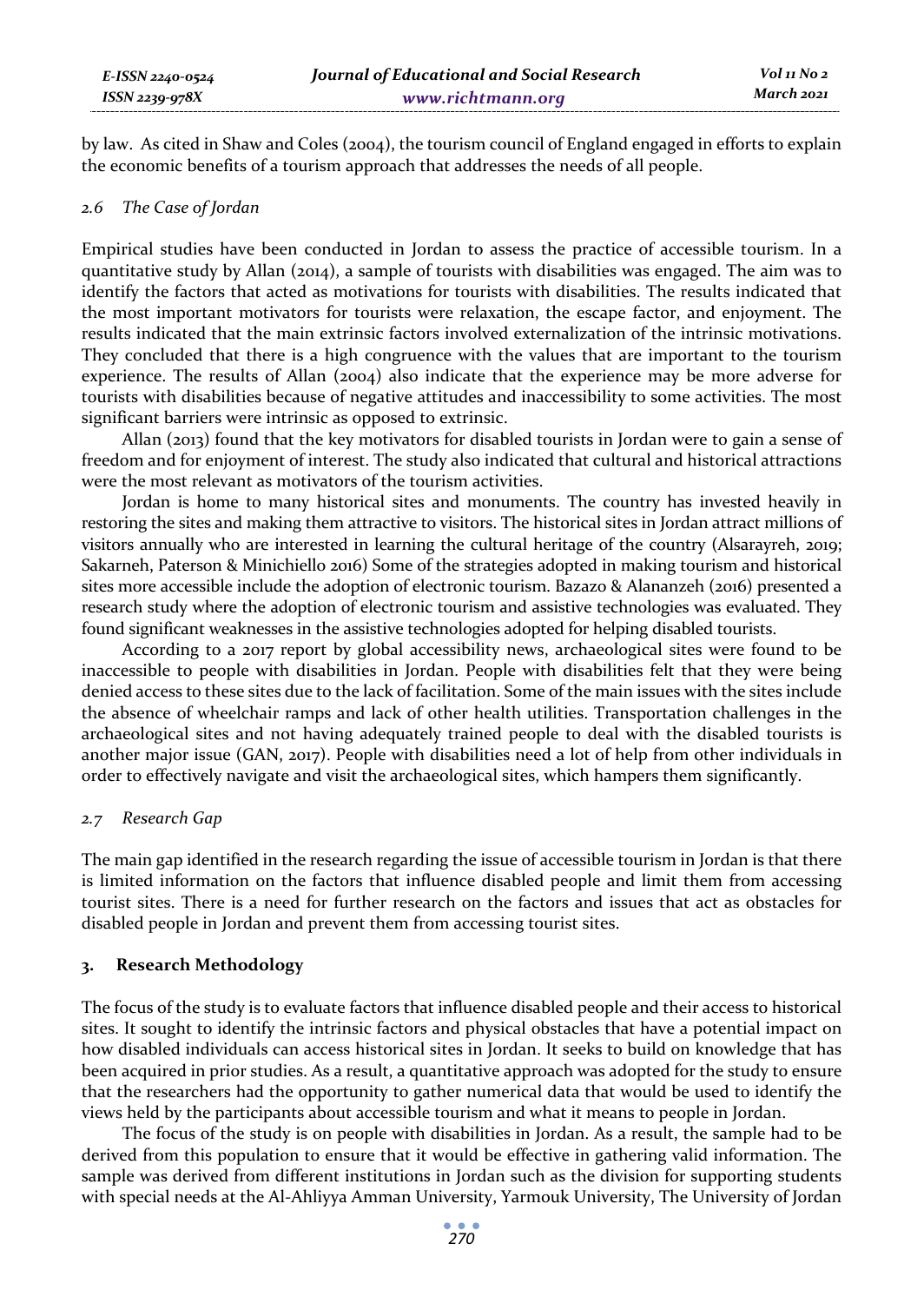| E-ISSN 2240-0524 | Journal of Educational and Social Research | Vol 11 No 2 |
|------------------|--------------------------------------------|-------------|
| ISSN 2239-978X   | www.richtmann.org                          | March 2021  |

and Mutah University. The focus on these samples was based on the fact that the study focused on the obstacles to engagement in tourism activities hence it was not necessary to use tourism organizations as the sampling frame. The sample was sought from university students with disabilities because they were accessible and could be sampled easily. Questionnaires were sent to all registered students in deanships of student affairs in the regarded universities. This was done with the permission of the regarded universities and the contact details of the student provided by them.

The study was undertaken using a structured questionnaire that consisted of two sections: travel constraints and intrinsic motivation. The items assessing travel constraints were derived from a prior study by Lee and colleagues (2012). The nonphysical obstacles could be emotional, attitudinal or psychological. They highlight lack of motivation to engage in the identified activities. The questionnaire items for the motivation of tourists were derived from Deci and Ryan (2004). All items in the questionnaire consisted of Likert Scale answers that were used to rate the responses from the participants. The rating scale consisted of  $\frac{1}{2}$  points ranging from not true (1) to true ( $\frac{1}{2}$ ) hence higher scores indicated stronger agreement with the identified issues. The collected data was analyzed using the Statics Program for Social Sciences (SPSS) and provided an opportunity for descriptive and inferential statistics to provide a deeper analysis of the issues.

## **4. Results**

A total of 200 questionnaires were distributed to the sampled respondents and they were asked to fill them onsite. The researchers gave the participants the respondents the opportunity to fill the questionnaires at their convenience and support for provided in line with their disabilities. Of the 200 questionnaires that were given out, 189, were used in the analysis, 11 were incomplete and could not be effectively applied.

## *4.1 Descriptive Statistics*

The demographic characteristics of the participants are presented here. Among the 189 valid questionnaires, men accounted for 55.6% while the women made up 44.4%. In terms of age, most of the respondents were relatively young with 36% being 18-25 years while 25.4% were in the age bracket of 25-29 years. Only 7.9% of the respondents were above 50 years old.

| Gender                 | Male          | 105          | 55.6%    |
|------------------------|---------------|--------------|----------|
|                        | Female        | 84           | 44.4%    |
| Age                    | $18 - 25$     | 69           | 36.5%    |
|                        | $25 - 29$     | 48           | 25.4%    |
|                        | 30-39         | 33           | $17.5\%$ |
|                        | 40-49         | 24           | 12.7%    |
|                        | $50+$         | 15           | 7.9%     |
| <b>Education</b> level | Diploma       | 55           | 29.1%    |
|                        | undergraduate | 88           | 46.6%    |
|                        | postgraduate  | 46           | $24.3\%$ |
| Annual income (JOD)    | 3,000         | 86           | $45.5\%$ |
|                        | 3,001-6,000   | 52           | $27.5\%$ |
|                        | 6,001-9,000   | 28           | 14.8%    |
|                        | 9,001-10,000  | 15           | $7.9\%$  |
|                        | >10,000       | 8            | $4.2\%$  |
| Disability type        | Visual        | 38           | 20.1%    |
|                        | Physical      | 131          | 69.3%    |
|                        | Hearing       | 15           | 7.9%     |
|                        | Mental        | 3            | 1.6%     |
|                        | Multiple      | $\mathbf{2}$ | $1.1\%$  |

**Table 1:** Demographic Characteristics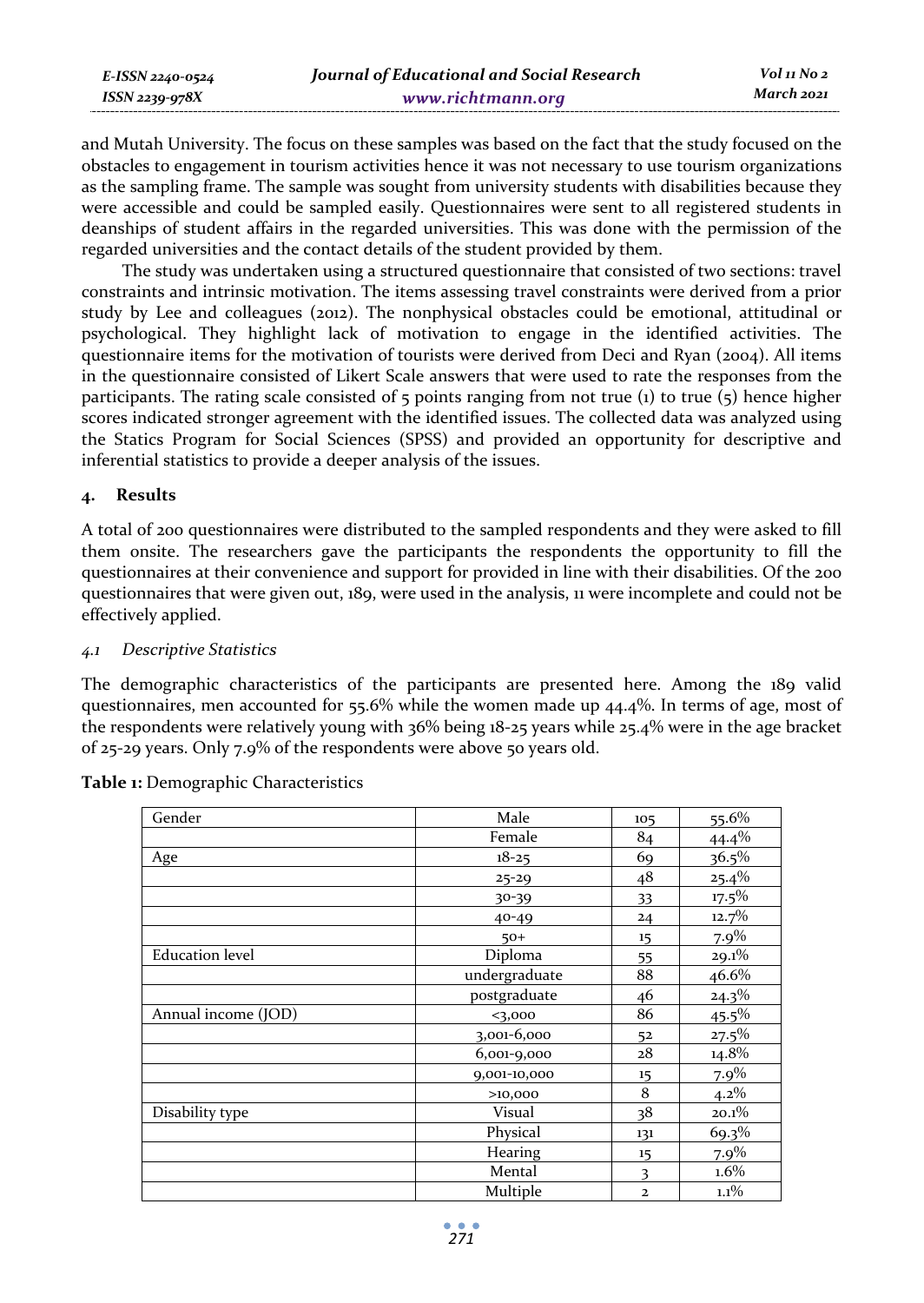*E-ISSN 2240-0524 ISSN 2239-978X Journal of Educational and Social Research www.richtmann.org* 

46.6% were undergraduate students with 29.1% undertaking diplomas in different fields and 24.3% undertaking post graduate studies. 45.55% of the respondents were earning below 3,000 JOD, but this may be associated with the fact that most were students and did not have a steady income source. 69.3% of the respondents had physical impairments while 20.1% were visually impaired and 7.9% had hearing impairments.

## *4.2 Travel Constraints*

The issue of travel constraints was a major element of the research because they can have a significant influence on the capacity of individuals to engage in the activities and actually enjoy them. The results showed that intrinsic constraints were considered to be the most significant.

|  |  |  |  |  |  | <b>Table 2:</b> Travel Constrains of Respondents |
|--|--|--|--|--|--|--------------------------------------------------|
|--|--|--|--|--|--|--------------------------------------------------|

| Factors                                                | Mean | <b>SD</b> | n               |
|--------------------------------------------------------|------|-----------|-----------------|
| Intrinsic constrains                                   | 3.69 | 1.980     |                 |
| Travel has requirements beyond my personal abilities   | 4.03 | 1.870     | 189             |
| Needing other people's help to do something            | 3.71 | 1.620     | 189             |
| Fear of doing something by myself                      | 3.88 | 2.102     | 189             |
| Fear of causing discomfort and inconvenience to others | 3.52 | 1.670     | 18 <sub>9</sub> |
| Doctors' recommendations about my wellness             | 3.04 | 1.860     | 189             |
| Interactive constrains                                 | 3.31 | 1.180     |                 |
| Fear of being ignored by others                        | 3.82 | 1.043     | 18 <sub>9</sub> |
| Fear of being unable to make friends                   | 3.28 | 1.140     | 18 <sub>9</sub> |
| Fear of attracting others' interest                    | 2.99 | 1.250     | 18 <sub>9</sub> |
| Fear of getting hurt                                   | 3.12 | 1.142     | 189             |
| Fear of others' prejudice against me                   | 2.84 | 1.320     | 189             |
| Environmental constraints                              | 3.48 | 2.070     |                 |
| Inconvenient facilities                                | 3.62 | 1.950     | 189             |
| My condition requires the use of assistive devices     | 3.71 | 2.260     | 189             |
| Inconvenient transportation facilities to use          | 3.09 | 2.139     | 189             |
| Poor physical conditions at the site                   | 2.95 | 2.050     | 189             |
| Lack of physical ability to move easily around         | 3.42 | 2.048     | 189             |

Their rating showed a mean of  $3.69$ , SD= 1.980. This was the highest mean score Environmental constraints had a mean score of  $3.48$ , SD= 2.070. The interactive constraints had a mean score of  $3.31$ ,  $SD = 1.18$ o, which was the lowest ion the group. In terms of the individual element of the travel constraints factors, those in the intrinsic category showed the highest scores. Most respondents were limited by travel requirements beyond their capabilities, fear of causing others' inconvenience, and being in a situation where they needed help from other people.

On the aspect of a motivation, the focus of the researchers was to evaluate the considerations that prevented the individuals from visiting historical sites.

| Measure                                                                   | Mean |      |     |
|---------------------------------------------------------------------------|------|------|-----|
| I do not care about this type of tourism activity                         | 2.93 | 1.38 | 189 |
| I am indifferent; I don't think this type of tourist destination suits me |      | 1.62 | 189 |
| I don't know; I think I wasted my time with this type of tourism          |      | 1.46 | 180 |

The motivational factor with the highest score among the respondents was the view that the type of tourism did not suit them. This had a score of 3.04, SD= 1.62 followed by the view that the respondents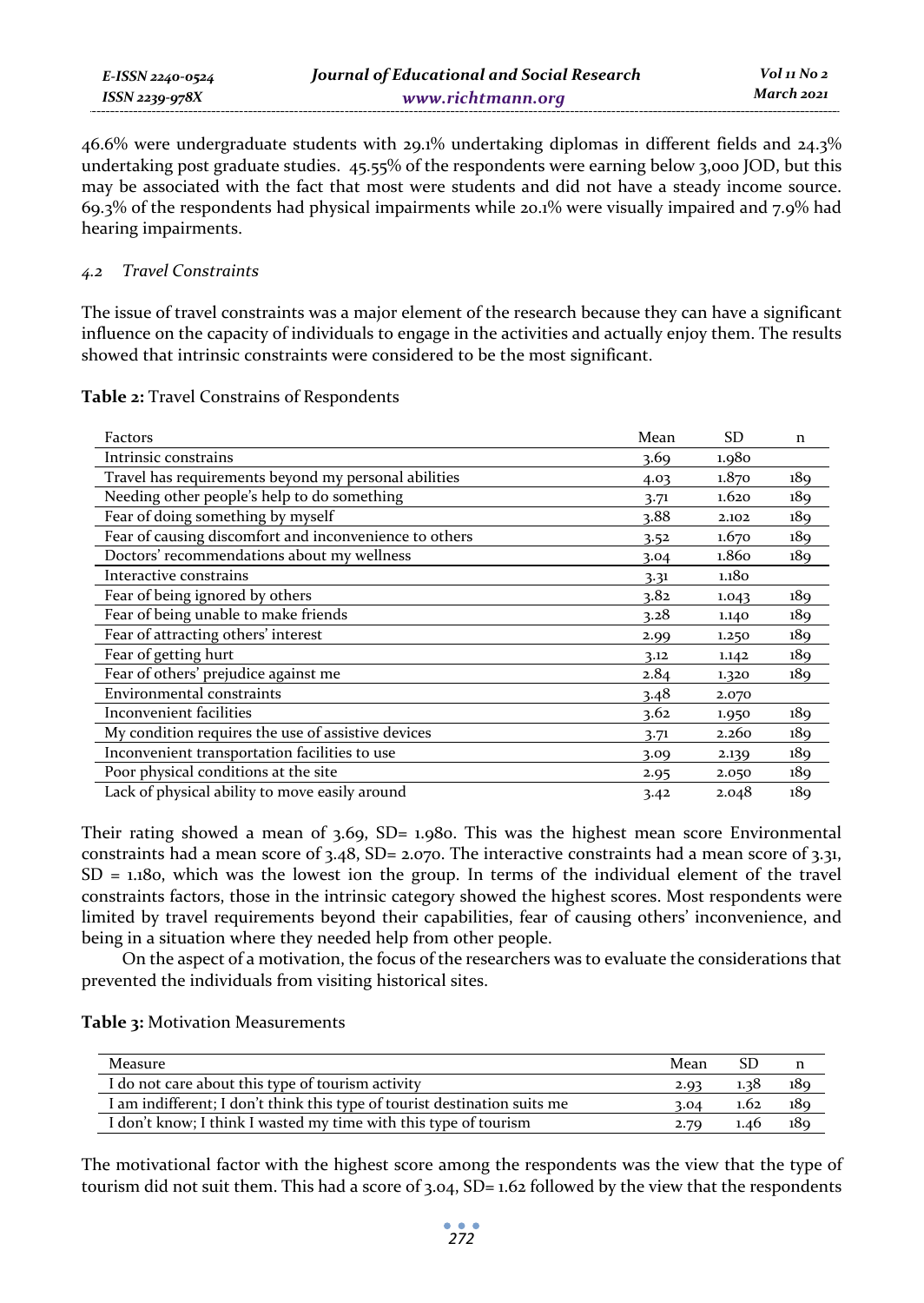| E-ISSN 2240-0524 | Journal of Educational and Social Research | Vol 11 No 2 |
|------------------|--------------------------------------------|-------------|
| ISSN 2239-978X   | www.richtmann.org                          | March 2021  |

did not care about that type of tourism activity. This had a mean score of 2.93,  $SD = 1.38$ . The lowest score was in the respondents who reported that they felt such tourism activities would be a waste of their time  $(2.79, SD = 1.46)$ .

The intrinsic constraints seem to be the most relevant for the respondents where factors about their self-confidence and psychological requirements of engaging in the activities were the most significant in preening obstacles to their willingness to visit historical sites. Interactive constraints such as fear of getting hurt fear of prejudice or lack of experience in making friends were lest significant as travel constraints. Overall, it is al so clear that the ravel constraints showed relatively higher scores than the motivational factors. Therefore the constraining elements of travelling to these sites were more significant than the considerations preventing the individuals preventing the participants from visiting the specific sites.

A thematic analysis of the issues that the respondents cited as obstacles to their access to the historical sites included the absence of ramps to ease mobility for individuals on wheelchairs. Additionally, other barriers included the absence of guide persons to help people who are visually impaired. The visual impaired individuals also argued that they prefer to have signs at the sites written in braille to facilitate them. For people with hearing impairments, the absence of sign language interpreters at the sites was a major weakness. Not having people who can explain the sites to them in a way they can understand was cited as a major issue that discouraged people who are hearing impaired from visiting the sites.

#### **5. Discussion**

The findings from the current study indicate that disabled individuals in Jordan are affected by a wide range of factors. The study indicates that there are many issues that act as obstacles and archaeological to disabled people who are interested in tourism activities. The most important issues identified in the discussion as presenting obstacles to disabled people seeking to visit historical sites in Jordan include the intrinsic constraints that have been shown to be the most significant.

While interactive and environmental constraints also had relatively high mean scores, it seems that internal and attitudinal considerations or obstacles were more relevant. As a result, it seems that intrinsic factors are most significant obstacles that may be addressed through strategies for empowering individuals with disability. Issues such as lack of convenient facilities and facilities ranked lowly compared to their personal views about the effect of the disability.

The intrinsic motivations for engaging in tourism activities among these individuals have been cited as playing a major role in promoting tourism participation as cited in studies such as McCabe, Minnaert, and Diekmann (2012). Policy makers should focus on providing these individuals with more information about the features in tourist destinations and facilities. By giving the individuals accessible information about the features they have for supporting them, it would be possible to motivate them to participate and visit the historical sites for rest and relaxation.

The motivational measurements were not highly significant as considerations that influenced the willingness of individuals to engage in tourism activities. The views indicate that disabled people in Jordan have positive views about tourism activities as having the potential to improve their lives. It can be seen that motivational factors have a small impact on the willingness of individuals to engage in tourism activities. The intrinsic constraints that require most attention are those associated with the fear of causing discomfort to other people and needing their assistance in order to enjoy the facilities. This means tourism facility managers can motivate disabled people to engage in tourism activities more effectively if they provide them with assistive features and accessibility options that can enable them get by on their own without requiring assistance from other people.

### **6. Conclusion**

The focus of the research was to identify the obstacles and constraints that prevent disabled people in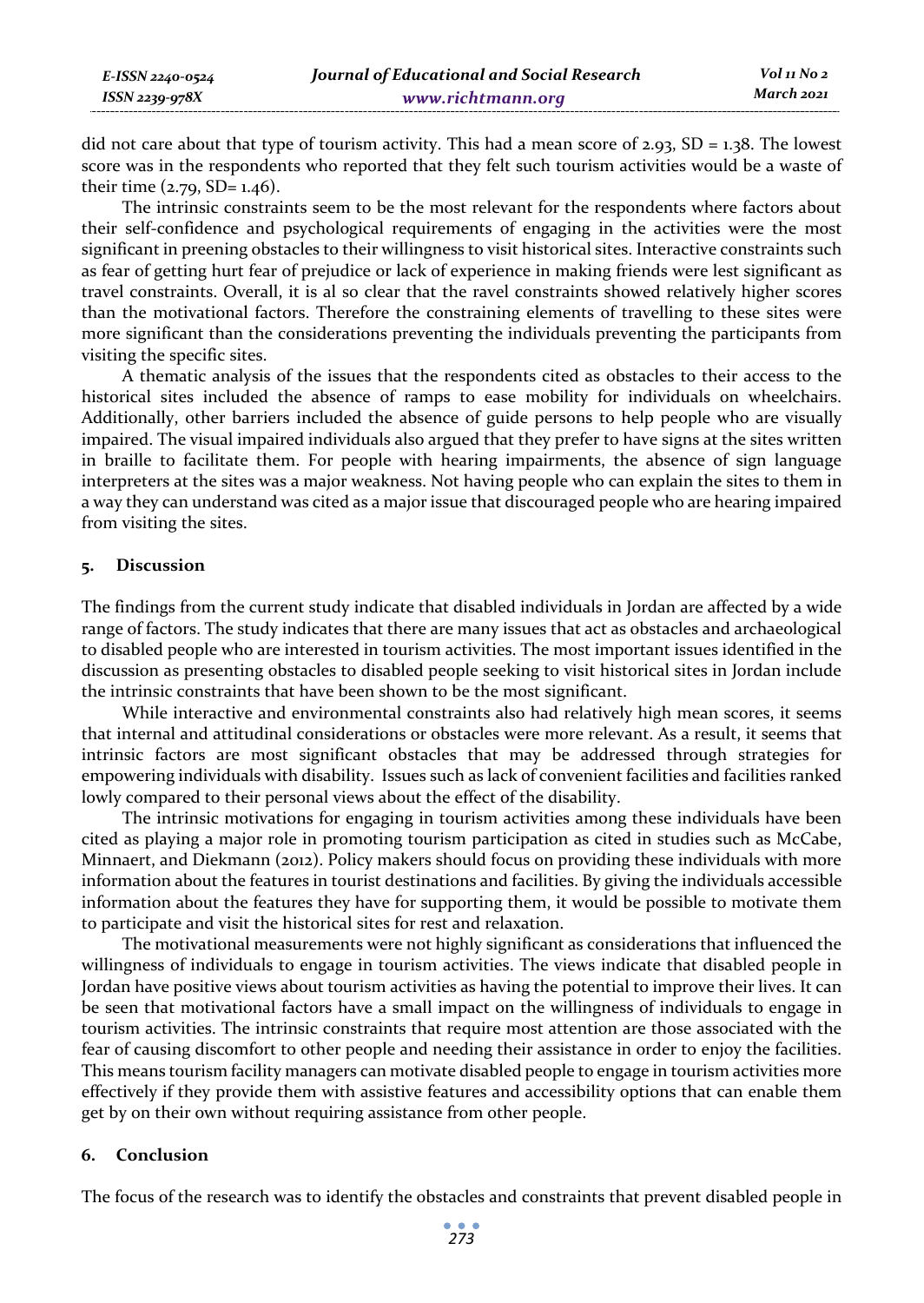Jordan from accessing tourist sites and destinations. It was based on the fact that accessible tourism has gained significance as an area of addressing their human rights. People with disabilities also have rights and should be allowed to access all types of activities for their enjoyment and to improve the quality of their lives. The concept of accessible tourism is a part of the long tail market movement where the needs of niche markets are addressed through customized products as opposed to average bundles.

The findings from this study indicate that the government and private sector in Jordan need to implemented features that make disabled people more aware of the features provided to make destinations more accessible to them. They should also work towards improving the features for these individuals in order to empower them that they can enjoy the facilities without requiring assistance from other people and hence inconveniencing them.

### **References**

- Allan, M. (2013). Disability Tourism: Why do Disabled People Engaging in Tourism Activities? *European Journal of Social Sciences*, 39(3), 480-486.
- Allan, M. (2014). Accessible tourism in Jordan: travel constrains and motivations. *European Journal of Tourism Research*, 109-120.
- Alsarayreh, M. N. (2019). Heritage tourism of archaeological sites in Jordan: Archaeological site employees' perspectives. *African Journal of Hospitality, Tourism and Leisure*, 8(4), 1-19.
- Bahulis, D. et al (2012). Best Practice in Accessible Tourism: Inclusion, Disability, Ageing Population and Tourism. Great Britain. Short Run Press Ltd: pp. 1-12
- Bazazo, I. K., & Alananzeh, O. A. (2016). The Effect of Electronic Tourism in Enabling the Disabled Tourists to Communicate With the Touristic and Archaeological Sites Case Study – Jordan. *European Scientific Journal*, 12(5), 111-128.
- Das, S. C., & Rudra, R. K. (2015). Tourism Accessibility for Disabled Travellers: An Optimistic Concept on Tourism Industry in Bangladesh. *International Journal of Advancements in Research & Technology*, 4(10), 37-49.
- Deci, E. & Ryan, R. (1991). A motivational approach to self: Integration in personality. In R. Dienstbier (Ed.), *Nebraska Symposium on motivation. Perspectives on Motivation* 38, 237-288).
- European Commission. (2014). Economic impact and travel patterns of accessible tourism in Europe final report. European Commission – DG Enterprise and Industry
- GAN. (2017). *Archaeological sites inaccessible for persons with disabilities in Jordan*. Retrieved Dec 2, 2020, from https://globalaccessibilitynews.com/2017/08/31/archaeological-sites-inaccessible-for-persons-withdisabilities-in-jordan/
- Higher Council for the Rights of Persons with Disabilities. (2017). *Law on the Rights of Persons with Disability*. Amman: Jordan.
- Lee, B. Agarwal, S. & Kim, H J. (2011). Influence of travel constraints on people with disabilities intention to travel: an application of Seligman's helplessness theory. *Tourism Management*, 33, 569-579
- McCabe, S. Minnaert, L., and Diekmann, A. (2012). Social Tourism in Europe: Theory and Practice. UK. *Channel View Publication*: pp. 156-160.
- Pedersen, M., Andersen, S., & Jørgensen, S. (2016). Diskrimination og Handicap forslag til et forbud mod diskrimination på grund af handicap. Copenhagen: Institut for Menneskerettigheder. Retrieved May 28, 2017 from http://www.ft.dk/samling/20161/almdel/sou/bilag/106/1711299.pdf
- Sakarneh, M. (2014). Jordanian Education Reform between the Ideal and the Actual. *Developing Country Studies*, 4  $(20), 65 - 73.$
- Sakarneh, M., Paterson, D. & Minichiello, V. (2016). The Applicability of the NSW Quality Teaching Model to the Jordanian Primary School Context. *Dirasat: Educational Sciences*, Volume 43, Supplement. 4, 1773-1789.
- Shaw, G., & Coles, T. (2004). Disability, holiday making and the tourism industry in the UK: a preliminary survey. *Tourism management*, 25(3), 397-403.
- Tecău, A. S., & etal. (2019). Responsible Tourism—Integrating Families with Disabled Children in Tourist Destinations. *Sustainability*, 11, 4420-4437.
- Thompson S. 2018. The current situation of persons with disabilities in Jordan. K4D Helpdesk Report. Brighton, UK: Institute of Development Studies.
- World, D. (2013). World Facts and Statistics on Disabilities and Disability Issues. Retrieved Nov 30, 2020, from http://www.disabledworld.com/disability/statistics/#ixzz2HJt